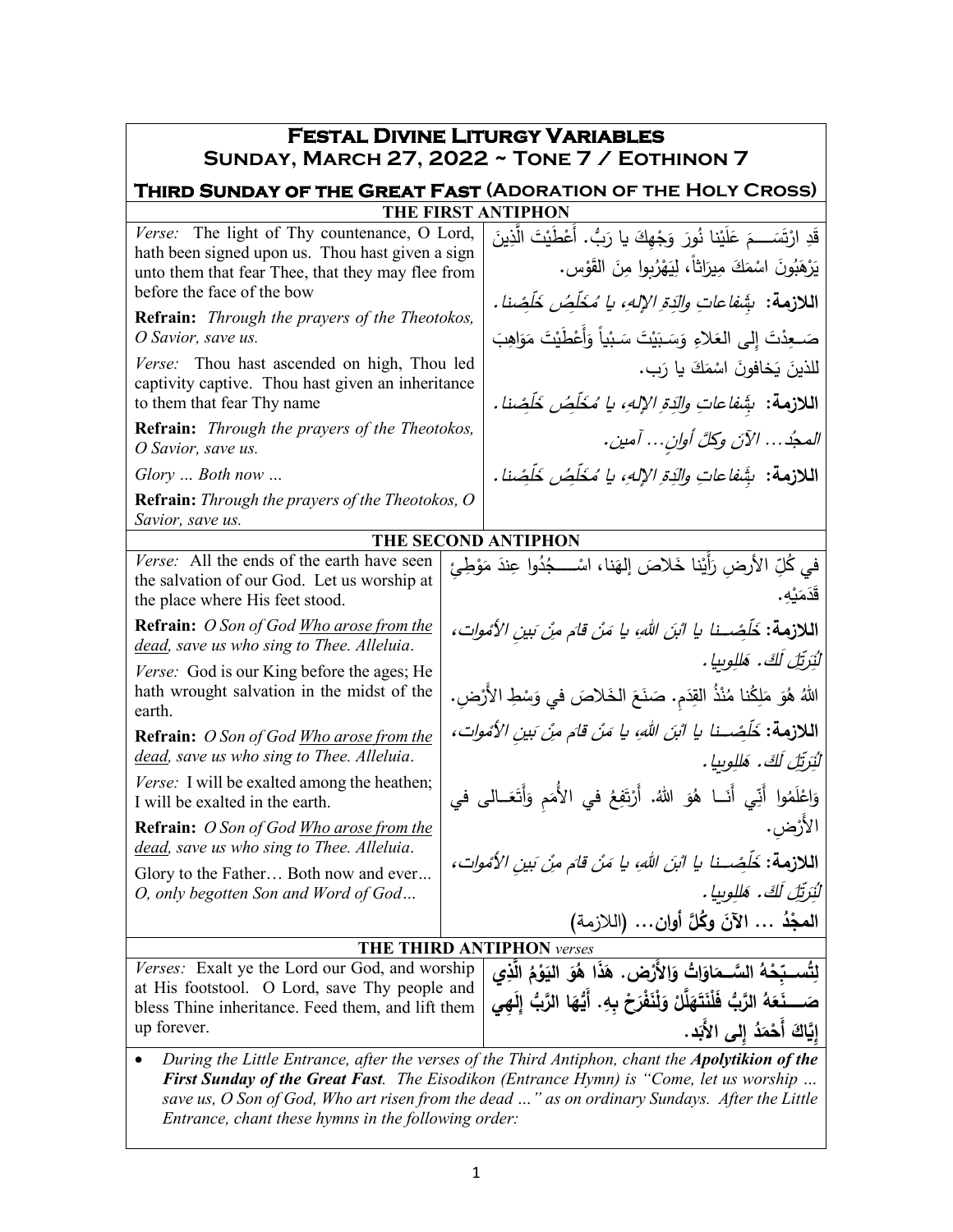| <b>APOLYTIKION FOR THE HOLY CROSS IN TONE ONE</b>                                                    |                                                                                                                           |  |  |  |  |
|------------------------------------------------------------------------------------------------------|---------------------------------------------------------------------------------------------------------------------------|--|--|--|--|
| O Lord, save Thy people and bless Thy                                                                | خَلِّصْ يا رَبُّ شَــــــغْبَكَ، وباركْ ميراثَكَ، وامْنَحْ عَبيدَكَ                                                       |  |  |  |  |
| inheritance. Grant victories to the Orthodox<br>Christians over their adversaries; and by the        | المُؤمِنينَ الغَلَبَةَ على الشِّـــرّيرِ ، واحْفَظْ بِقُوَّةٍ صَـــــليبِكَ                                               |  |  |  |  |
| virtue of Thy Cross, preserve Thy habitation.                                                        | جَميعَ المُخْتَصِّينَ بِك.                                                                                                |  |  |  |  |
|                                                                                                      | RESURRECTIONAL APOLYTIKION IN TONE SEVEN                                                                                  |  |  |  |  |
| Thou didst shatter death by Thy Cross, Thou                                                          | حَطَمْتَ بِصَــــــليبِـكَ المَوْتَ، وفَتَحْتَ لِلِّصّ الفِرْدَوْسِ،                                                      |  |  |  |  |
| didst open paradise to the thief; Thou didst turn                                                    |                                                                                                                           |  |  |  |  |
| the sadness of the ointment-bearing women                                                            | وَحَوَّلْتَ نَوْحَ حامِلاتِ الطِّيبِ، وأَمَرْتَ رُسُلَكَ أَنْ يَكْرِزوا،                                                  |  |  |  |  |
| into joy. And didst bid Thine Apostles<br>proclaim a warning, that Thou hast risen O                 | بأَنَّكَ قَدْ قُمْتَ أَيُّها المَســـــيحُ الإلهُ، مانِحاً العالَمَ الرَّحْمَةَ                                           |  |  |  |  |
| Christ, granting to the world the Great Mercy.                                                       | العُظْمى.                                                                                                                 |  |  |  |  |
|                                                                                                      | APOLYTIKION FOR THE HOLY CROSS IN TONE ONE                                                                                |  |  |  |  |
| O Lord, save Thy people and bless Thy                                                                | خَلِّصْ يا رَبُّ شَـــــعْبَكَ، وباركْ ميراثَكَ، وامْنَحْ عَبيدَكَ                                                        |  |  |  |  |
| inheritance. Grant victories to the Orthodox<br>Christians over their adversaries; and by the        | المُؤمِنينَ الغَلَبَةَ على الشِّـــرّيرِ ، واحْفَظْ بِقُوَّةٍ صَـــــليبِكَ                                               |  |  |  |  |
| virtue of Thy Cross, preserve Thy habitation.                                                        | جَميعَ الْمُخْتَصِّينَ بِك.                                                                                               |  |  |  |  |
| <b>APOLYTIKION FOR GEORGE</b>                                                                        | THE GREAT MARTYR IN TONE FOUR                                                                                             |  |  |  |  |
| As deliverer of captives and defender of the                                                         | بما أنك للمأســــورين محرر ومعتق، وللفقراء والمســـــاكين                                                                 |  |  |  |  |
| poor, healer of the infirm, champion of                                                              | عاضد وناصر ، وللمرضىي طبيب وشاف، وعن المؤمنين                                                                             |  |  |  |  |
| kings: Victorious Great Martyr George,<br>intercede with Christ our God, for our                     |                                                                                                                           |  |  |  |  |
| souls' salvation.                                                                                    | مكافح ومحارب، أيها العظيم في الشــــهداء جاورجيوس                                                                         |  |  |  |  |
|                                                                                                      | اللابس الظفر ، تشفع إلى المسيح الإله في خلاص نفوسنا.                                                                      |  |  |  |  |
|                                                                                                      | KONTAKION FOR THE SUNDAYS IN THE GREAT FAST IN TONE EIGHT                                                                 |  |  |  |  |
| To thee, the Champion Leader, do I offer thanks                                                      | إني أنـا عبدُكِ يـا والِدَةَ الإِلـه* أَكْتُبُ لـكِ رايـاتِ                                                               |  |  |  |  |
| of victory, O Theotokos, thou who hast delivered<br>me from terror; but as thou that hast that power | الغَلَبَة * يا جُنْدِيَّةً مُحامِيَةً * وأَقَدِّمُ لَكِ الشُّكْرَ كَمُنْقَذَةٍ                                            |  |  |  |  |
| invincible, O Theotokos, thou alone can set me                                                       | مِنَ الشَّدائِدِ * لَكِنْ بِما أَنَّ لَكِ الْعِزَّةِ الَّتِي لا تُحَارَبِ *                                               |  |  |  |  |
| free: from all forms of danger free me and deliver                                                   |                                                                                                                           |  |  |  |  |
| me, that I may cry unto thee: Hail, O Bride                                                          | أَعْتِقِيني مِنْ صُنوفِ الشدائِدِ * حَتَّى أَصْرُخَ إِليكِ:                                                               |  |  |  |  |
| without Bridegroom.                                                                                  | إفْرَحي يا عَروساً لا عَروسَ لَها.                                                                                        |  |  |  |  |
|                                                                                                      | <b>THE ANTI-TRISAGION HYMN</b>                                                                                            |  |  |  |  |
|                                                                                                      | لِصَلِيبِكَ يَا سَيِّدَنَا نَسْجُدُ، وَلِقِيَامَتِكَ الْمُقَدَّسَةِ نُمَجِّد. Before Thy Cross, we bow down in worship, O |  |  |  |  |
| Master, and Thy Holy Resurrection we glorify!<br>(THRICE)                                            | (ثلاثا)                                                                                                                   |  |  |  |  |
| Glory to the Father, and to the Son, and to the                                                      |                                                                                                                           |  |  |  |  |
| Holy Spirit; both now and ever, and unto ages of                                                     | أَلْمَحْدُ لِلِآبِ وَالِإِبْنِ وَالرُّوحِ الْقُدُسِ، الآنَ وَكُلَّ أُوانٍ،                                                |  |  |  |  |
| ages. Amen.                                                                                          | وَالِّي دَهْرِ الدَّاهِرِينِ. آمينِ.                                                                                      |  |  |  |  |
| And Thy Holy Resurrection we glorify!                                                                | وَلْقِيَامَتِكَ الْمُقَدَّسَةِ نُمَجِّد.                                                                                  |  |  |  |  |
| Clergy: With Strength!                                                                               | قَوَّةٌ!                                                                                                                  |  |  |  |  |
| Before Thy Cross, we bow down in worship, O                                                          | لِصَلِيبِكَ يَا سَيّدَنَا نَسْجُدُ، وَلِقِيَامَتِكَ الْمُقَدَّسَةِ نُمَجّد.                                               |  |  |  |  |
| Master, and Thy Holy Resurrection we glorify!                                                        |                                                                                                                           |  |  |  |  |
|                                                                                                      |                                                                                                                           |  |  |  |  |
|                                                                                                      |                                                                                                                           |  |  |  |  |
|                                                                                                      |                                                                                                                           |  |  |  |  |
|                                                                                                      |                                                                                                                           |  |  |  |  |
|                                                                                                      |                                                                                                                           |  |  |  |  |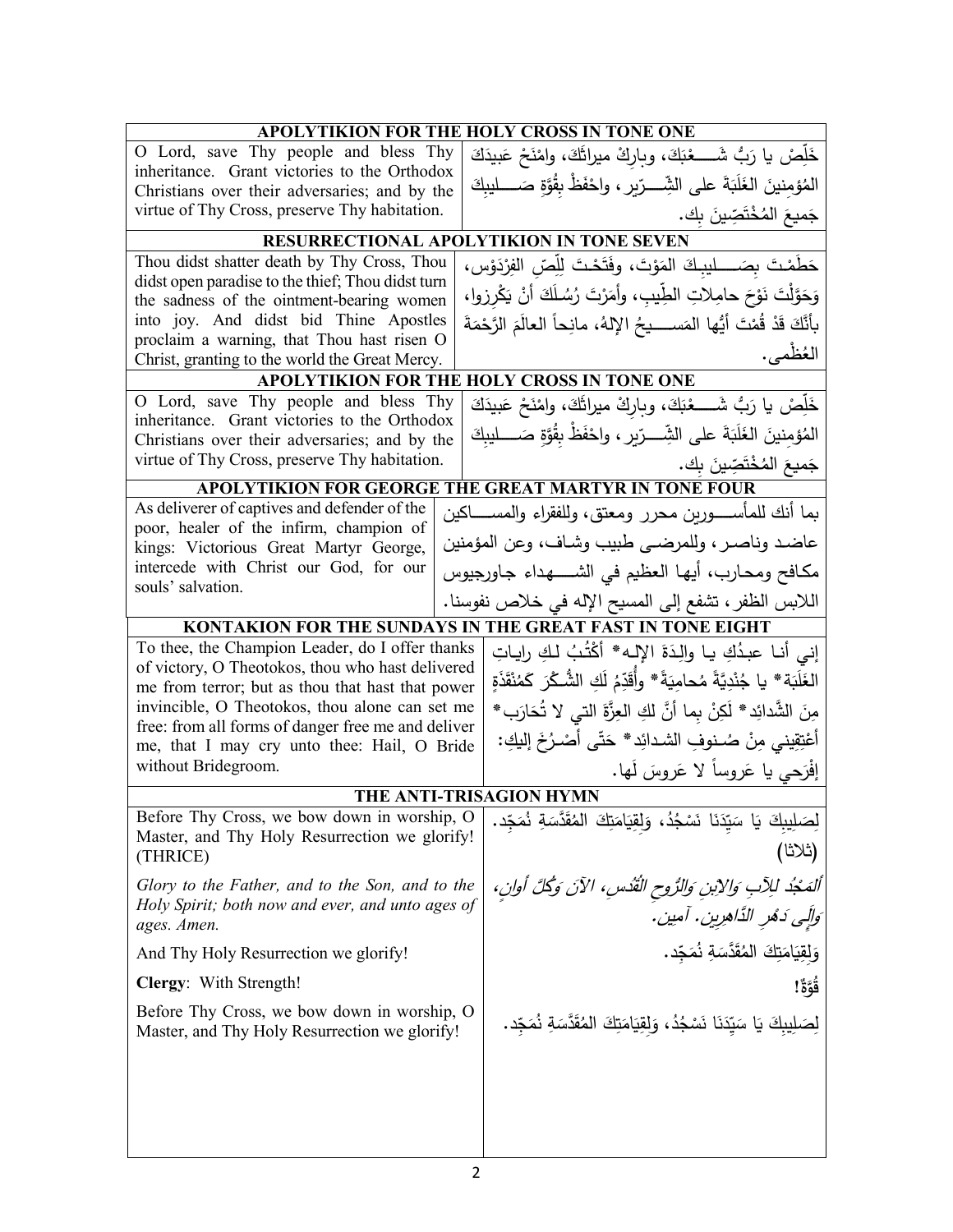| <b>EPISTLE</b> for the 3 <sup>rd</sup> Sunday of the Great Fast                                                        |                                                               |                                                                                   |  |  |  |  |
|------------------------------------------------------------------------------------------------------------------------|---------------------------------------------------------------|-----------------------------------------------------------------------------------|--|--|--|--|
| O Lord, save Your people and bless Your inheritance.                                                                   |                                                               |                                                                                   |  |  |  |  |
| (Psalm 24:3)                                                                                                           | خَلِصْ يا رَبُّ شَعْبَكَ وَبَارِكْ مِيراثَك.                  |                                                                                   |  |  |  |  |
| To You, O Lord, I have cried, O my God. (Psalm 27:1)                                                                   | إليكَ يا ربُّ أَصْرُخُ إلهي.                                  |                                                                                   |  |  |  |  |
| The Reading is from St. Paul's Letter to the Hebrews                                                                   |                                                               |                                                                                   |  |  |  |  |
| $(4:14-16, 5:1-6)$                                                                                                     |                                                               | فَصْلٌ مِنْ رِسالةِ القديس بولسَ الرسولِ                                          |  |  |  |  |
| Brethren, since we have a high priest who has passed                                                                   |                                                               | إلى العِبْرانِيين (6-11-14.16 )                                                   |  |  |  |  |
| through the heavens, Jesus, the son of God, let us hold fast                                                           |                                                               | يا إِخْوَةُ، إِذْ لَنا رَئِيسُ كَهَنَةٍ عَظْيمٌ قَدِ اجْتازَ                      |  |  |  |  |
| our confession. For we have not a high priest who is                                                                   |                                                               |                                                                                   |  |  |  |  |
| unable to sympathize with our weaknesses, but one who in                                                               | السَّـــماواتِ، يَســـــوعُ ابنُ اللهِ، فَلنَتَمَسَّـــكُ     |                                                                                   |  |  |  |  |
| every respect has been tempted as we are, yet without sin.                                                             | بالإعْتِرافِ. لأنَّ ليسَ لَنا رئِيسُ كَهَنَةٍ غَيْرُ          |                                                                                   |  |  |  |  |
| Let us then with confidence draw near to the throne of<br>grace, that we may receive mercy and find grace to help in   | قادِر أَنْ يَرِثِيَ لأُوهانِنا، بلْ مُجَرَّبٌ في كُلِّ        |                                                                                   |  |  |  |  |
| time of need. For every high priest chosen from among                                                                  |                                                               |                                                                                   |  |  |  |  |
| men is appointed to act on behalf of men in relation to                                                                | شــــيءٍ مِثْلَنَا ما خَلا الخَطيئَة. فَلْنُقْبِلْ إِذَنْ     |                                                                                   |  |  |  |  |
| God, to offer gifts and sacrifices for sins. He can deal                                                               | بِثِقَةٍ إِلَى عَرْشِ النِّعمَةِ، لِنَنالَ رَحْمَةً ونَجِدَ   |                                                                                   |  |  |  |  |
| gently with the ignorant and wayward, since he himself is<br>beset with weakness. Because of this he is bound to offer | نِقَةً لِلإِغاثَةِ في أُوانِها. فإنَّ كُلَّ رَئِيسٍ كَهَٰذَةٍ |                                                                                   |  |  |  |  |
| sacrifice for his own sins as well as for those of the people.                                                         |                                                               | مُتَّخَذٍ مِنَ الناسِ يُقامُ لأَجْلِ النَّاسِ فيما هُوَ                           |  |  |  |  |
| And one does not take the honor upon himself, but he is<br>called by God, just as Aaron was. So also Christ did not    |                                                               | لَّهِ، لَيُقَرِّبَ تَقادِمَ وذَبائِحَ عَنِ الْخَطَايا، في                         |  |  |  |  |
| exalt himself to be made a high priest, but was appointed                                                              |                                                               | إِمْكانِهِ أَنْ يُشْهِقَ على الذينَ يَجْهَلُونَ                                   |  |  |  |  |
| by him who said to him, "Thou art my Son, today I have                                                                 |                                                               | ويَضِــــــلّونَ، لِكَوْنِهِ هُوَ أَيْضـــــــاً مُتَلَبّســـــاً                 |  |  |  |  |
| <i>begotten thee"</i> ; as he says also in another place, "Thou art                                                    |                                                               |                                                                                   |  |  |  |  |
| a priest forever, after the order of Melchizedek."<br>Priest: Peace be to you reader.                                  |                                                               | بالضُّـعْفِ. ولهَذا يَجِبُ عَلَيْهِ أَنْ يُقَرِّبَ عَن                            |  |  |  |  |
| Reader: And to your spirit.                                                                                            |                                                               | الخَطايا لأَجْلِ نَفْسِــــهِ كَما يُقَرّبُ لأَجْلِ                               |  |  |  |  |
|                                                                                                                        |                                                               | الشَّــعْب. ولَيْسَ أَحَدٌ يأْخُذُ لنَفْسِــهِ الكَرامَةَ،                        |  |  |  |  |
| (Refrain) Alleluia, Alleluia, Alleluia.                                                                                |                                                               |                                                                                   |  |  |  |  |
| verse: Remember Your congregation which You have<br>acquired from the beginning. (Psalm 73:2)                          | بَلْ مَنْ دَعَاهُ اللهُ كَما دَعا هارون. كَذلِكَ              |                                                                                   |  |  |  |  |
| (Refrain) Alleluia, Alleluia, Alleluia.                                                                                | المَسيحُ لَمْ يُمَجِّدْ نَفْسَهُ لِيَصيرَ رَئِيسَ كَهَنَةٍ،   |                                                                                   |  |  |  |  |
| verse: God is our eternal king; He has worked salvation                                                                |                                                               | بَـلِ الَّذي قـالَ لـهُ "أَنـتَ ابْني وأنـا اليَوْمَ                              |  |  |  |  |
| in the midst of the earth. (Psalm 73:12)                                                                               |                                                               |                                                                                   |  |  |  |  |
| (Refrain) Alleluia, Alleluia, Alleluia.                                                                                | وَلَدْتُكَ". كَما يَقولُ في مَوْضِــــع آخَرَ  "أنتَ          |                                                                                   |  |  |  |  |
|                                                                                                                        |                                                               | كاهِنٌ إِلَى الأَبَدِ على رُتْبَةِ مَلكيصَادَقِ"                                  |  |  |  |  |
| <b>GOSPEL</b> for the 3 <sup>rd</sup> Sunday of the Great Fast                                                         |                                                               |                                                                                   |  |  |  |  |
| The Reading from the Holy Gospel                                                                                       |                                                               | فَصْلٌ شَرِيفٌ مِنْ بِشَارَةِ القِدّيسِ مَرْقَسَ الإِنْجِيلِيِّ                   |  |  |  |  |
| according to St. Mark (8:34-9:1)                                                                                       |                                                               | النشير، والتلميذِ الطاهِر                                                         |  |  |  |  |
| The Lord said, "If any man would come after<br>Me, let him deny himself and take up his cross                          |                                                               |                                                                                   |  |  |  |  |
| and follow Me. For whoever would save his                                                                              |                                                               | قالَ الرَّبُّ: مَن أَرادَ أَنْ يَتْبَعَني فَلْيَكْفُرْ بِنَفْسِــــهِ وِيَحْمِلْ  |  |  |  |  |
| life will lose it; and whoever loses his life for                                                                      |                                                               | صَـليبَهُ ويَتْبَعْني، لأنَّ مَنْ أَرادَ أنْ يُخَلِّصَ نَفْسَهُ يُهْلِكُها،       |  |  |  |  |
| My sake and the gospel's will save it. For                                                                             |                                                               | ومَنْ أَهْلَكَ نَفْسَهُ مِنْ أَجْلَى ومِنْ أَجلِ الإِنْجِيلِ يُخَلِّصُها.         |  |  |  |  |
| what does it profit a man to gain the whole                                                                            |                                                               | فإِنَّهُ ماذا يَنْتَفِعُ الإِنسانُ لَوْ رَبِحَ العالَمَ كُلَّهُ وخَسِرَ نَفْسَهُ؟ |  |  |  |  |
| world and forfeit his soul? For what can a<br>man give in return for his soul? For whoever                             |                                                               |                                                                                   |  |  |  |  |
| is ashamed of Me and My words in this                                                                                  |                                                               | أَمْ ماذا يُعْطَى الإِنْســــانُ فِداءً عَنْ نَفْسِــــهِ؟* لأنَّ مَنْ            |  |  |  |  |
| adulterous and sinful generation, of him will                                                                          | يَسْتَحي بي وبِكَلامِي في هذا الجيلِ الفاسِــق الخاطِئِ.      |                                                                                   |  |  |  |  |
| the Son of man also be ashamed, when He<br>comes in the glory of His Father with the holy                              |                                                               | يَسْـــــتَحى بِهِ ابْنُ البَشَـــــر  مَتى أتى في مَجْدِ أبيهِ مَعَ              |  |  |  |  |
| angels." And Jesus said to them, "Truly, I say                                                                         |                                                               | الملائكةِ القِدّيسـينَ. وقالَ لَهُمْ: الحَقَّ أقولُ لَكُمْ، إنَّ قَوْماً          |  |  |  |  |
| to you, there are some standing here who will                                                                          |                                                               |                                                                                   |  |  |  |  |